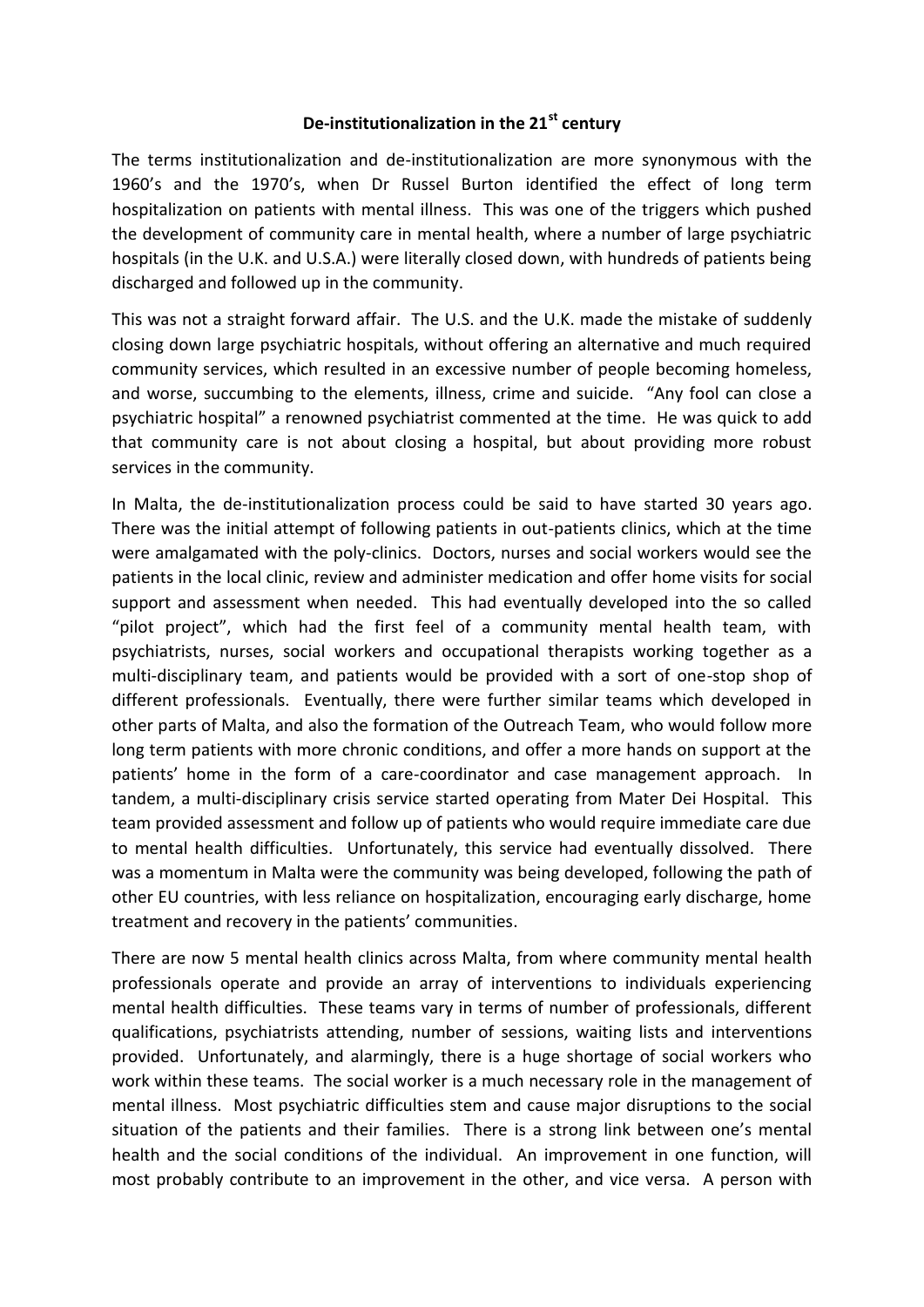schizophrenia might find it difficult to manage his or her social situation (work, finances, leisure) and assistance in dealing with these will definitely have a significant effect on his or her recovery. The shortage of social workers in the mental health sector is a lacuna which needs to be addressed urgently. In most teams, nurses and occupational therapists will most often end up attending to these needs themselves in the absence of a team based social worker, but there are obviously limitations to the social interventions provided. There are also limits as to what the current community mental health services can attain. Most community mental health teams are under resourced, staff shortage remains an issue, and office space and clinic structures are limited. The demand is over exceeding the supply. Serious investment is required both at community level and at in-patient level.

Malta's main psychiatric hospital, was built in 1861. Patients were transferred from what was known as Villa Frankoni and the Ospizio in Floriana during the night of the  $16^{th}$  July, 1861. When it opened, the hospital was considered as one of the best at the time, in terms of structure and management towards the patients. A commission organized by the USA congress gave the hospital a medal and certificate of merit for "structural and sanitary improvements and evidence of general comfort and welfare of inmates". This was in 1893. Almost 70 years before the publication of the book 'Institutionalized Neurosis', by Russel Burton. The needs and knowledge of the time were obviously different from today. At the time, mental health care was about containment and segregation, nowadays is about treatment, engagement and integration. Psychiatric hospitals remain a necessity. When patients are posing a certain level of risk, when the symptoms become a burden and too severe that the person cannot continue to function and the family cannot cope, the hospital serves as a merciful haven. However, we cannot now award a hospital for its "structure, sanitary improvements and general comfort". Even if ironically, these are the main focus of criticism nowadays. But awards should be about the care being provided, the qualifications and training necessary to work in such a place, but not just that. Its about being dedicated, sensible and compassionate. About the latest evidence based interventions being provided, professional pride and development, and about making sure that as Florence Nightingale wisely said, that the hospital should do the patient no harm.

The government published a Mental Health Strategy on the  $17<sup>th</sup>$  July 2019 (interestingly, that's almost the same date the patients were transferred from Villa Frankoni to the Asylum in Attard in 1861). The mental health strategy is very promising, there is a focus on investment in both in-patient and community level. It talks about seamless integration, community and crisis service, and early intervention and takes into account not just the patient, but the carers, the professionals and society. This is a significant step for mental health care in Malta and it's an ongoing process, representing Deinstitutionalisation in the 21<sup>st</sup> Century.

Pierre Galea – President

Maltese Association of Psychiatric Nurses

The MAPN will be organizing a conference about Deinstitutionalisation in the  $21<sup>st</sup>$  Century on the 31<sup>st</sup> October 2019 at Dolmen Hotel, Qawra.